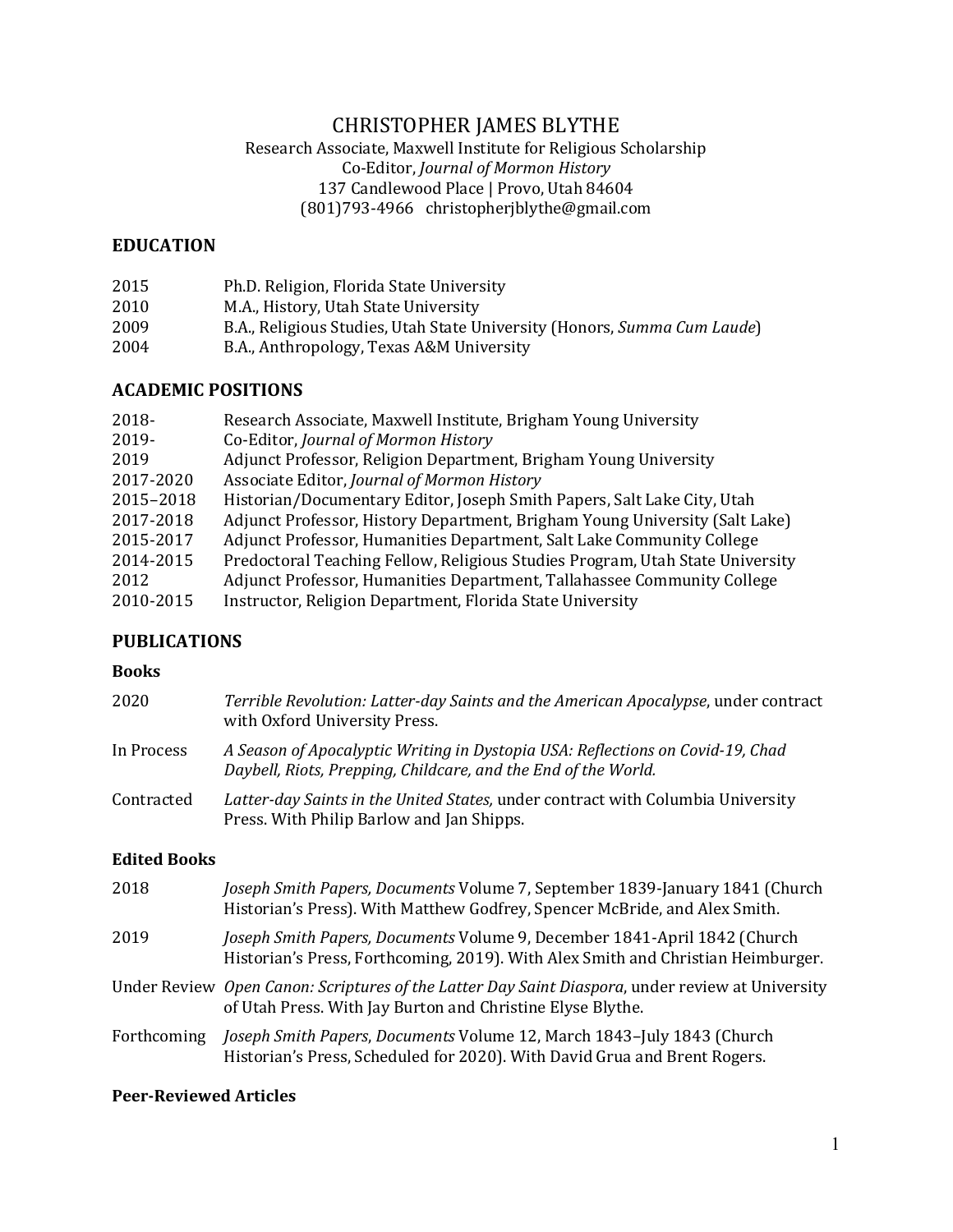| 2020 | "Vaughn J. Featherstone's Atlanta Temple Letter," Interpreter: A Journal of Latter-day<br>Saint Faith and Scholarship 37 (2020): 309-318.                                                                                |
|------|--------------------------------------------------------------------------------------------------------------------------------------------------------------------------------------------------------------------------|
| 2019 | "From the Book of Mormon to the Circle Seven Koran: Scriptures of American New<br>Religions," Religion Compass 13, no. 8 (August 2019).                                                                                  |
| 2019 | "Brigham Young's Newly Located February 1874 Revelation," BYU Studies 58, no. 2<br>$(2019): 173-177.$                                                                                                                    |
| 2018 | "The Exorcism of Isaac Russell: Diabolism and Nineteenth Century Mormon Identity<br>Formation," Journal of Religion 98, no. 3 (July 2018): 305-326.                                                                      |
| 2017 | "Prophetess of Endor: Reception of 1 Samuel 28 in Nineteenth Century Mormon<br>History," Journal of the Bible and Its Reception 4, no. 1 (April 2017): 43-70.                                                            |
| 2017 | "Ann Booth's Vision and Early Conceptions of the Spirit World among Latter-day<br>Saints," Brigham Young University Studies Quarterly 56, no. 2 (2017):105-122.                                                          |
| 2017 | "The Council of Fifty Minutes and Latter Day Saint Studies on Succession," John<br>Whitmer Historical Association Journal 37, no. 1 (2017): 83-94.                                                                       |
| 2017 | "The Church and the Kingdom of God: Ecclesiastical Interpretations of the Council of<br>Fifty," Journal of Mormon History 43, no. 2 (2017): 100-130.                                                                     |
| 2017 | "A Very Fine Azteck Manuscript': Latter-day Saint Readings of Codex Boturini,"<br>Journal of Book of Mormon Studies 26 (2017): 185-217.                                                                                  |
| 2016 | "Emma's Willow: Anxiety and Pilgrimage in Mormon Nauvoo," Material Religion: The<br>Journal of Objects, Art and Belief 12, no. 4 (December 2016): 405-432.                                                               |
|      | ❖ Reissued in 2017 by Taylor and Francis Online as part of open access<br>collection, "Mormon Material Culture."                                                                                                         |
| 2014 | "Would to God I Could Tell You Who I Am": Nineteenth Century Mormonisms and<br>the Apotheosis of Joseph Smith," Nova Religio: The Journal of Alternative and<br>Emergent Religion 18, no. 2 (November 2014): 5-27.       |
|      | ❖ Winner of Article of Excellence Award by Mormon History Association.                                                                                                                                                   |
|      | ❖ Winner of 1 <sup>st</sup> Prize, Thomas Robbins Award for Excellence in the Study of<br><b>New Religious Movements</b>                                                                                                 |
| 2014 | "The Coronation of James J. Strang and the Making of Beaver Island Mormonism,"<br>Communal Societies: Journal of the Communal Studies Association 34, no. 1 (2014): 1-<br>27.                                            |
|      | Winner of Best Graduate Paper by Communal Studies Association.<br>❖                                                                                                                                                      |
| 2014 | "The Upper Room Work: Esotericism in the Church of Jesus Christ (Cutlerite), 1853-<br>1912," Journal of Mormon History 40, no. 3 (Summer 2014): 43-92.                                                                   |
| 2013 | "Plural Marriage, the Church of Jesus Christ (Cutlerite), and the Construction of<br>Memory." Dialogue: A Journal of Mormon Thought, Volume 46, no. 2 (Summer 2013):<br>1-39.                                            |
| 2010 | "Sophisticated Dissent: Charles B. Thompson's Inspired Enoch, A Case Study in<br>Scriptural Rivalry and Narrative Theology in Nineteenth-century Mormon Sects."<br>Restoration Studies Journal, Volume 11 (2010): 12-40. |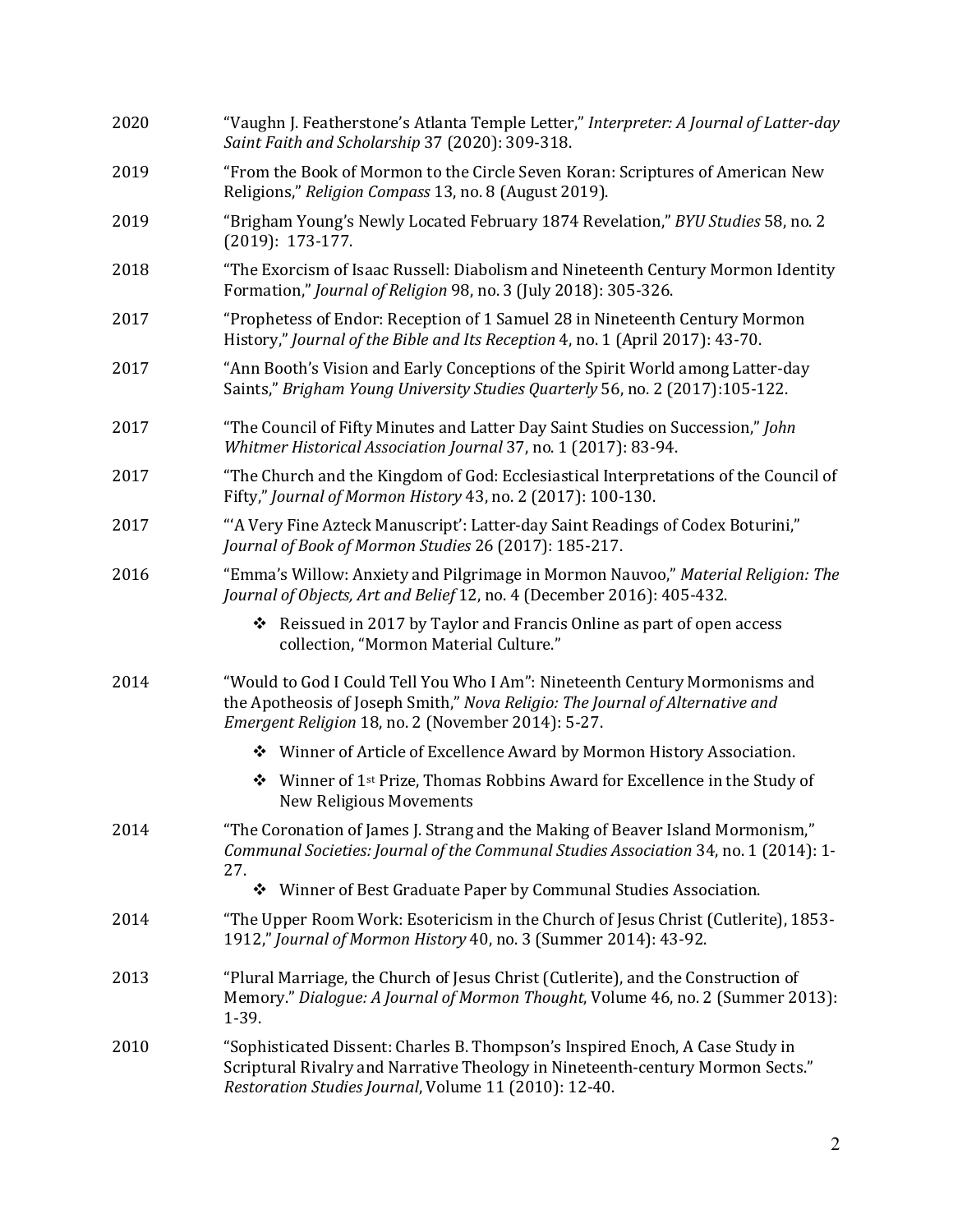- 2009 "The Church in the Days of Alpheus Cutler: New Insights into Nineteenth-century Cutlerite Ecclesiology." *John Whitmer Historical Association Journal*, Volume 29 (2009):73-93.
	- ◆ Winner of Best Article Award by John Whitmer Historical Association.

#### **Book Chapters**

| Invited     | "Mormonism and Secrecy," Handbook on Religion and Secrecy, ed. Hugh Urban<br>(Routledge, forthcoming).                                                                                                                                                                              |
|-------------|-------------------------------------------------------------------------------------------------------------------------------------------------------------------------------------------------------------------------------------------------------------------------------------|
| Forthcoming | "A Married Mormon Jesus," "Yet To Be Revealed": Exploring Mormonism's Open<br>Theological Topics, edited by Eric Eliason and Terryl Givens, under review.                                                                                                                           |
| 2020        | "The Gifts of Tongues and Translation," Creating Scripture: Joseph Smith's<br>Translation Projects and the Making of Mormonism, edited by Michael Hubbard<br>MacKay, Mark Ashurst-McGee, and Brian M. Hauglid (University of Utah Press): 27-<br>53.                                |
| 2017        | "With Full Authority to Build Up the Kingdom of God on Earth': Lyman Wight on the<br>Council of Fifty," eds. Matthew Grow and R. Eric Smith, The Council of Fifty: What<br>They Did and Why It Matters (Religious Studies Center, 2017): 141-152.                                   |
| 2015        | "The One Mighty and Strong(s): Messianism and the Rise of Mormon<br>Fundamentalism" in The Persistence of Polygamy: Fundamentalist Mormon Polygamy<br>from 1890 to the Present, edited by Newell Bringhurst and Craig Foster. (John<br>Whitmer Books, 2015): 112-143.               |
| 2015        | "Heber C. Kimball and Orson Hyde's 1837 Vision of the Infernal World," Eye of Faith:<br>Essays in Honor of Richard Cowan (Religious Studies Center, 2015): 187-201.                                                                                                                 |
| 2013        | "Nearly All of the Factions: Polygamous Passages of William Smith, Lyman Wight,<br>and Alpheus Cutler" in The Persistence of Polygamy: From Joseph Smith's Martyrdom<br>to the First Manifesto, edited by Newell Bringhurst and Craig Foster (John Whitmer<br>Books, 2013):168-201. |

# **Online Essays**

| 2020 | "Race Riot Fears in Salt Lake City: September 1965," Utah Historical Quarterly Blog,<br>July, 2020.                                             |
|------|-------------------------------------------------------------------------------------------------------------------------------------------------|
| 2020 | "The 1965 Salt Lake City Race Riot that Never Happened," Public Square Magazine,<br>June 16, 2020.                                              |
| 2020 | "Bill Gates Comments on Covid-19 Vaccine Enflame 'Mark of the Beast' Worries in<br>Some Christian Circles," Religion Dispatches, May 4, 2020.   |
| 2020 | "Called Home': Missionaries and Prophecy in the Latter Day Saint Tradition,"<br>Juvenile Instructor, April 24, 2020.                            |
| 2020 | "Some [Latter-day Saints] See a Message in the Angel Moroni's Fallen Trumpet,"<br>Religion Dispatches, March 24, 2020.                          |
| 2020 | "How 'The Seven Missions' of the 'Doomsday Couple' Connect Them to the Larger<br>LDS Prophecy Subculture," Religion Dispatches, March 12, 2020. |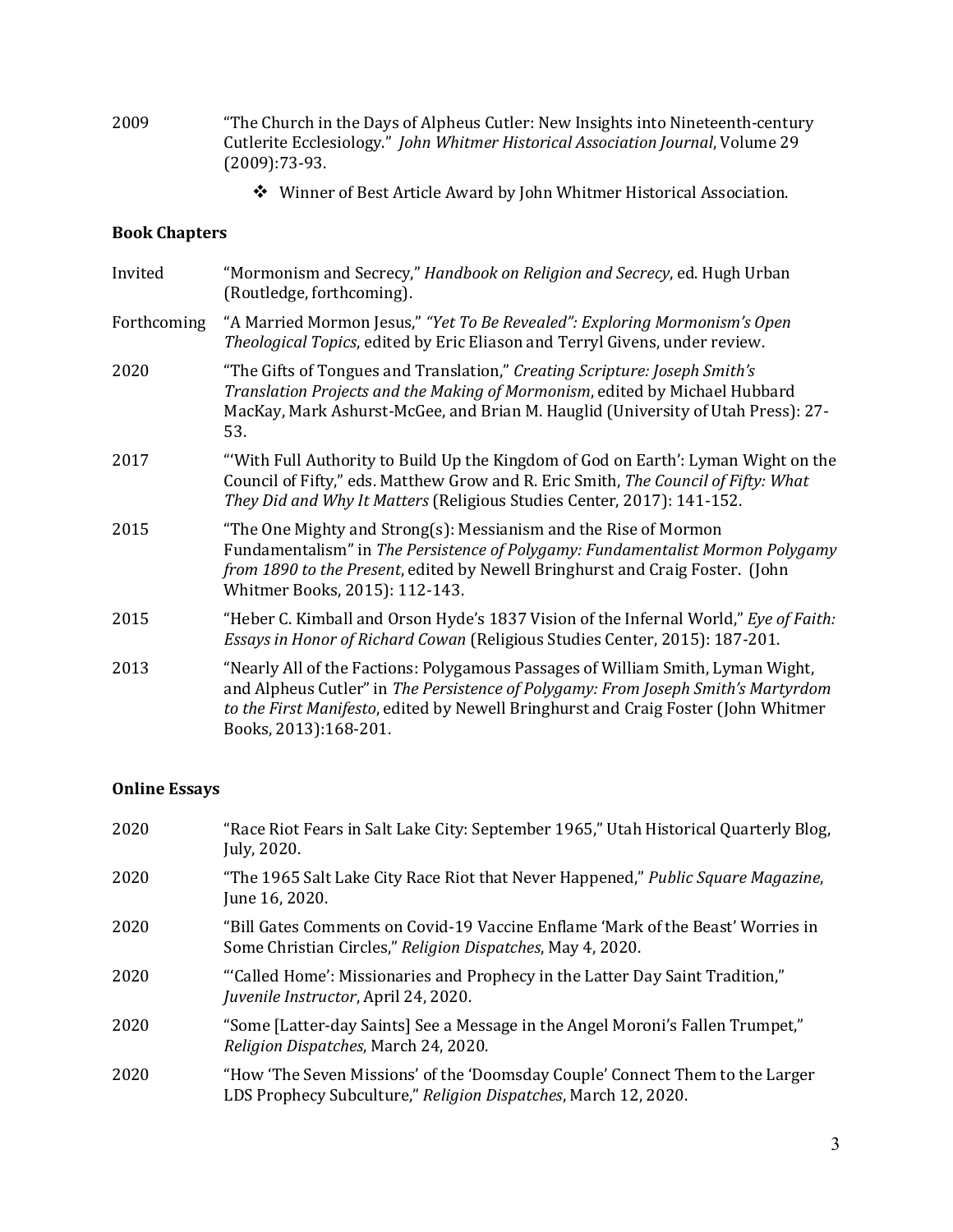| 2020 | "The Daybells and Latter-day Saint Apocalypticism," Sightings, February 27, 2020.                                              |
|------|--------------------------------------------------------------------------------------------------------------------------------|
| 2019 | "Until we have clearer knowledge'—On Book of Mormon geography in church<br>history," Maxwell Institute blog, February 1, 2019. |
| 2018 | "Newly located Brigham Young revelation discusses United Order," Maxwell<br>Institute blog, December 10, 2018.                 |
| 2018 | "Ye Shall Call the Church in My Name," Maxwell Institute blog, October 10, 2018.                                               |

#### **Book Reviews**

| 2020 | Review of Daniel P. Stone, <i>William Bickerton: Forgotten Latter Day Prophet</i> (Signature<br>Books, 2018), Mormon Studies Review 7 (2020): 138-142.                                                                                                                                  |
|------|-----------------------------------------------------------------------------------------------------------------------------------------------------------------------------------------------------------------------------------------------------------------------------------------|
| 2019 | Review of Mark Ashurst-McGee, Robin Scott Jensen, and Sharalyn F. Howcroft,<br>Foundational Texts of Mormonism: Examining Major Early Sources (New York: Oxford<br>University Press, 2018), Church History: Studies in Christianity and Culture 88, no. 3<br>(September 2019): 872-873. |
| 2019 | Review of Devery S. Anderson, ed., Salt Lake School of the Prophets, 1867-1883<br>(Signature Books, 2018), Journal of Mormon History 45, no. 4 (October 2019): 138-139.                                                                                                                 |
| 2018 | Review of Daniel P. Stone, William Bickerton: Forgotten Latter Day Prophet (Signature<br>Books, 2018), Juvenile Instructor, October 15, 2018, online.                                                                                                                                   |
| 2018 | Review of Matthew L. Rasmussen, Mormonism and the Making of a British Zion (Salt<br>Lake City: University of Utah Press, 2016), Mormon Historical Studies 19, no. 2 (2018),<br>117-119.                                                                                                 |
| 2017 | Review of Per Faxneld and Jesper Aagaard Petersen, (eds.) The Devil's Party:<br>Satanism in Modernity (Oxford, 2012), Nova Religio 20, no. 3 (2017): 144-145.                                                                                                                           |
| 2017 | Review of Thomas W. Simpson, American Universities and the Birth of Modern<br>Mormonism, 1867-1940 (Chapel Hill: University of North Carolina Press, 2016),<br>Reading Religion, online, published February 3, 2017.                                                                    |
| 2016 | Review of W. Paul Reeve, Religion of a Different Color: Race and the Mormon Struggle<br>for Whiteness (New York: Oxford University Press, 2015), American Studies, 55, no. 2<br>$(2016): 100-101.$                                                                                      |
| 2016 | Review of Sean McCloud, American Possessions: Fighting Demons in the Contemporary<br>United States (New York: Oxford University Press, 2015), 49th Parallel: An<br>Interdisciplinary Journal of North American Studies 38 (2016): 53-54.                                                |
| 2015 | Review of Jennie Chapman, Plotting Apocalypse: Reading, Agency, and Identity in the<br>Left Behind Series (University Press of Mississippi, 2013), Journal of Popular Culture<br>48:1 (February 2015): 211-212.                                                                         |
| 2013 | Review of W. Scott Poole, Monsters in America: Our Historical Obsession with the<br>Hideous and the Haunting (Baylor University Press, 2011), Journal of Religion and<br>Popular Culture 25:1 (Spring, 2013): 163-164.                                                                  |
| 2013 | Review of Miguel De La Torre and Albert Hernandez, The Quest for the Historical<br>Satan (Fortress Press, 2011), Preternature: Critical and Historical Studies on the<br>Preternatural 2:1 (Winter, 2013): 96-99.                                                                       |
|      |                                                                                                                                                                                                                                                                                         |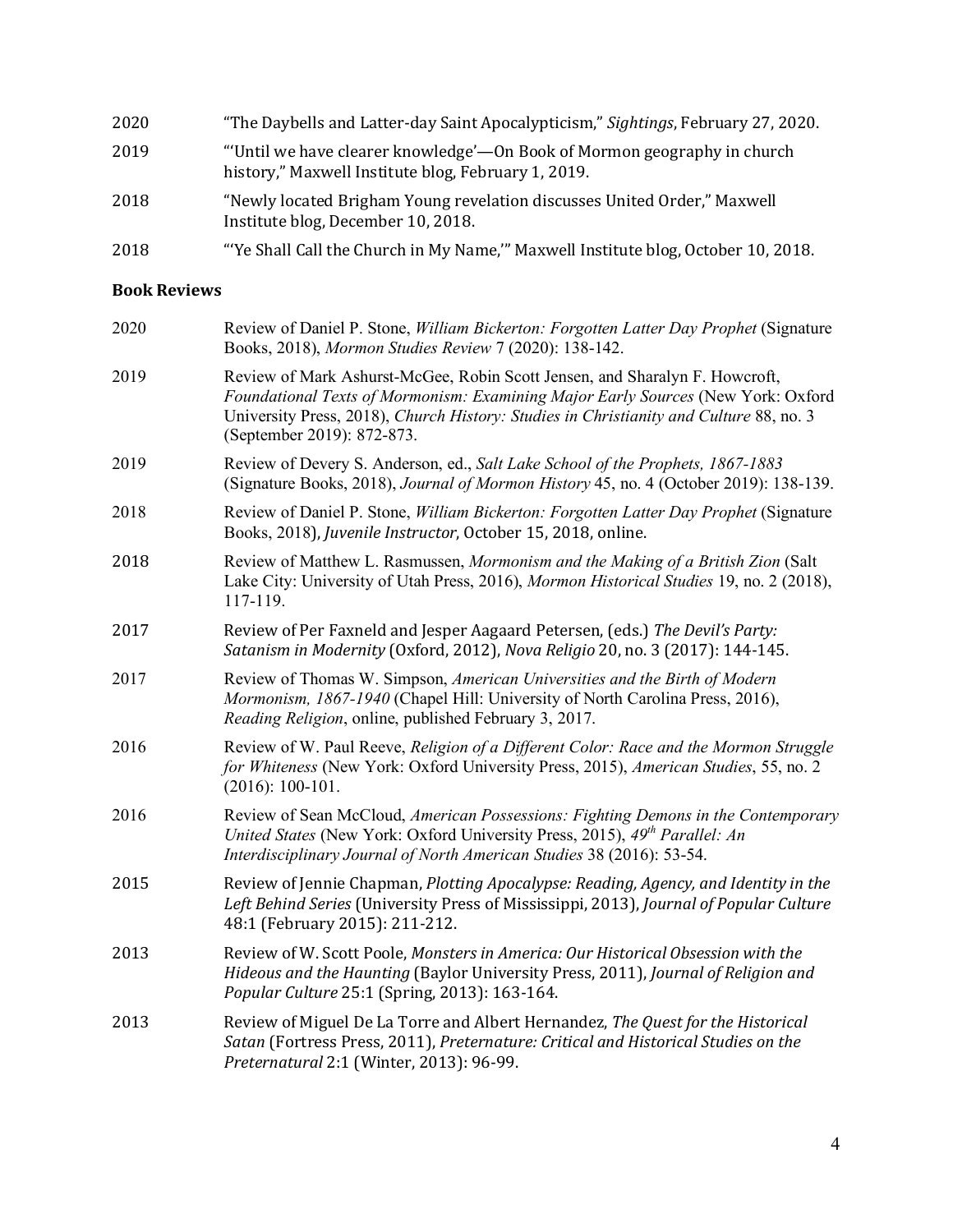| 2012 | Review of Hugh Urban, Church of Scientology: History of a New Religion (Oxford<br>University Press, 2011), 49th Parallel: An Interdisciplinary Journal of North American<br>Studies 30 (Winter, 2012), online.                                    |
|------|---------------------------------------------------------------------------------------------------------------------------------------------------------------------------------------------------------------------------------------------------|
| 2012 | Review of Stephen C. Taysom, Dimensions of Faith: A Mormon Studies Reader<br>(Signature Books, 2011), The Graduate Journal of Harvard Divinity School 7 (Spring,<br>2012), online.                                                                |
| 2012 | Review of Darryl V. Caterine, Haunted Ground: Journeys through a Paranormal<br>America (Praegar, 2011), Journal of Popular Culture 45:4 (August, 2012): 910-912.                                                                                  |
| 2012 | Review of Samuel M. Brown, In Heaven as It Is on Earth: Joseph Smith and the Early<br>Mormon Conquest of Death (Oxford University Press, 2011), Alternative Spirituality<br>and Religion Review, 3:2 (2012): 260-261.                             |
| 2012 | Review of Cardell K. Jacobson with Lara Burton, Modern Polygamy in the United<br>States: Historical, Cultural, and Legal Issues (Oxford University Press, 2011),<br>Communal Societies 32:1 (2012): 86-88.                                        |
| 2012 | Review of Leigh Eric Schmidt, Heaven's Bride: The Unprintable Life of Ida C.<br>Craddock, American Mystic, Scholar, Sexologist, Martyr, and Madwoman (Basic Books,<br>2010), Journal of Religion, Identity, and Politics, online.                 |
| 2012 | Review of Melvin C. Johnson, Polygamy on the Pedernales: Lyman Wight's Mormon<br>Villages in Antebellum Texas, 1845 to 1858 (Utah State University Press, 2006),<br>Intermountain West Journal of Religious Studies, 4:1 (Spring, 2012): 124-126. |
| 2011 | Review of W. Paul Reeve and Michael Scott Van Wagenen, Between Pulpit and Pew:<br>The Supernatural World in Mormon History and Folklore (Utah State University<br>Press, 2011), Culture and Tradition, Volume 31/32 (2010-2011): 165-166.         |
| 2011 | Review of James R. Lewis, Sacred Schisms: How Religions Divide (Cambridge<br>University Press, 2009), John Whitmer Historical Association 31:2 (Fall/Winter,<br>2011): 156-158.                                                                   |

### **Encyclopedia Entries**

- "Shakers" in *Social History of American Families*, Marilyn J. Coleman and Lawrence J. Ganong, eds. (Sage Publications, 2014).
- "Aryan Nations," "Amana Colonies," and "Jehovah Witnesses" in *Multicultural America: A Multimedia Encyclopedia*, Carlos E. Cortes, ed. (Sage Publications, 2013).
- "Brigham Young," "Proposition 8," and "Wilford Woodruff" in *Encyclopedia of Politics in the* American West, Steven L. Danver, ed. (CQ Press, 2013).
- "The Church of Jesus Christ of Latter-day Saints" and "Seventh Day Adventists" in *Encyclopedia of Religion and Politics in America*, Philip C. Dimare, ed. (ABC-CLIO, 2012).

# **Honors and Awards (Selected)**

Research Grant, Brigham Young University, October, 2018.

Fellow, Seminar on Religious Art and Race led by Edward J. Blum, Calvin College, Grand Rapids, Michigan, Summer 2016.

 $1<sup>st</sup> Prize, Thomas Robbins Award for Excellence in the Study of New Religious Movements, Nova$ Religio, 2015.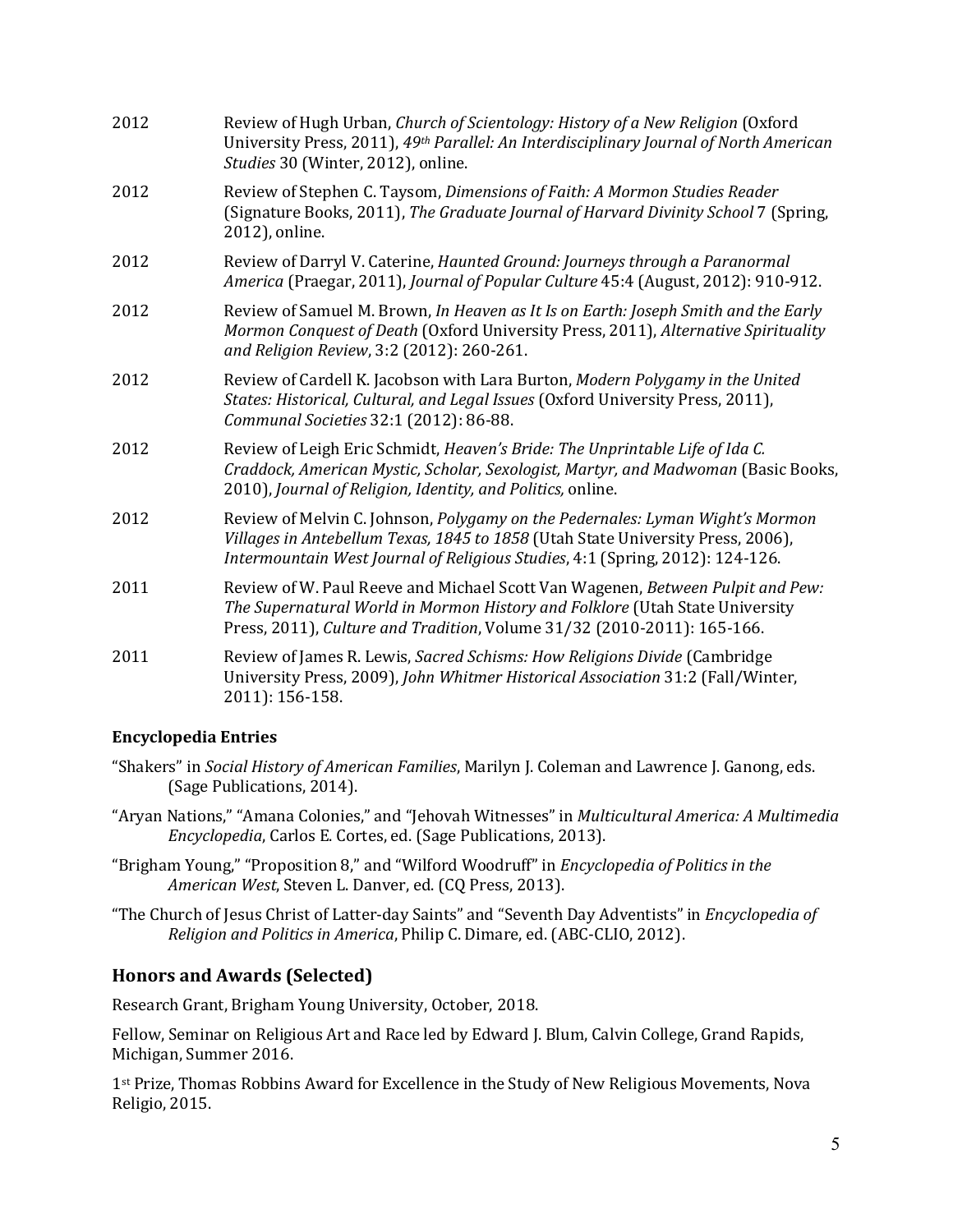Article of Excellence Award, Mormon History Association, 2015.

Dissertation Grant, Brigham Young University, 2013-2014 (\$10,000).

Best Graduate Student Paper Award, Mormon History Association, 2014.

Best Graduate Student Paper Award, Communal Studies Institute, 2013.

Dialogue New Voices: Award for New Writers, *Dialogue: A Journal of Mormon Thought*, 2013.

Lester E. Bush Best Master's Thesis Award, Mormon History Association, 2012.

Wildermuth Scholarly Paper Award, John Whitmer Historical Association, 2011.

Hugh B. Nibley Fellowship, 2010-2011, Neal A. Maxwell Institute for Religious Studies, Brigham Young University.

Research Fellowship, Joseph Smith Historic Sites Foundation, Nauvoo, Illinois, 2011.

Best Article Award, John Whitmer Historical Association, 2010. Article entitled: "The Church in the Days of Alpheus Cutler: New Insights into Nineteenth-century Cutlerite Ecclesiology."

Kelley Award. Awarded by John Whitmer Historical Association, 2008; 2010.

Fellowship, Neal A. Maxwell Institute. "Theology of Orson and Parley P. Pratt" Seminar led by Terryl Givens, Brigham Young University, Provo, Utah, Summer 2009.

Research Fellowship, Utah Humanities Council, Awarded April 2009.

Leonard J. Arrington Writing Award 1<sup>st</sup> place, Leonard J. Arrington Lecture and Archive Foundation, 2007.

# **Professional Appointments and Service**

| <b>Editing</b> |                                                         |
|----------------|---------------------------------------------------------|
| 2019-          | Co-editor, Journal of Mormon History                    |
| 2017-2019      | Associate Editor, Journal of Mormon History             |
| 2016-2019      | Book Review Editor, Journal of Mormon History           |
| 2008-2012      | Editor, Intermountain West Journal of Religious Studies |

### Conference Planning

| 2018 | Program Committee, Joseph Smith Papers Annual Conference                 |
|------|--------------------------------------------------------------------------|
| 2015 | Program Committee, Communal Studies Association                          |
| 2011 | Director, Red Brick Store Lecture Series                                 |
| 2011 | Program Committee, Religious Studies Symposium, Florida State University |
| 2010 | Program Committee, John Whitmer Historical Association                   |

### Peer Reviews

Books: Oxford University Press, University of Utah Press, Religious Studies Center Articles: Intermountain West Journal of Religious Studies, Journal of Mormon History, Nova Religio, *Religious Educator, Studies in Religion / Sciences Religieuses.* 

Folklore Society of Utah

Co-President (2019-)

Religious Studies Program, Utah State University Hiring Committee, Jewish Studies Position (2015) Curriculum Committee (2014-2015) Assessment Committee (2014-2015)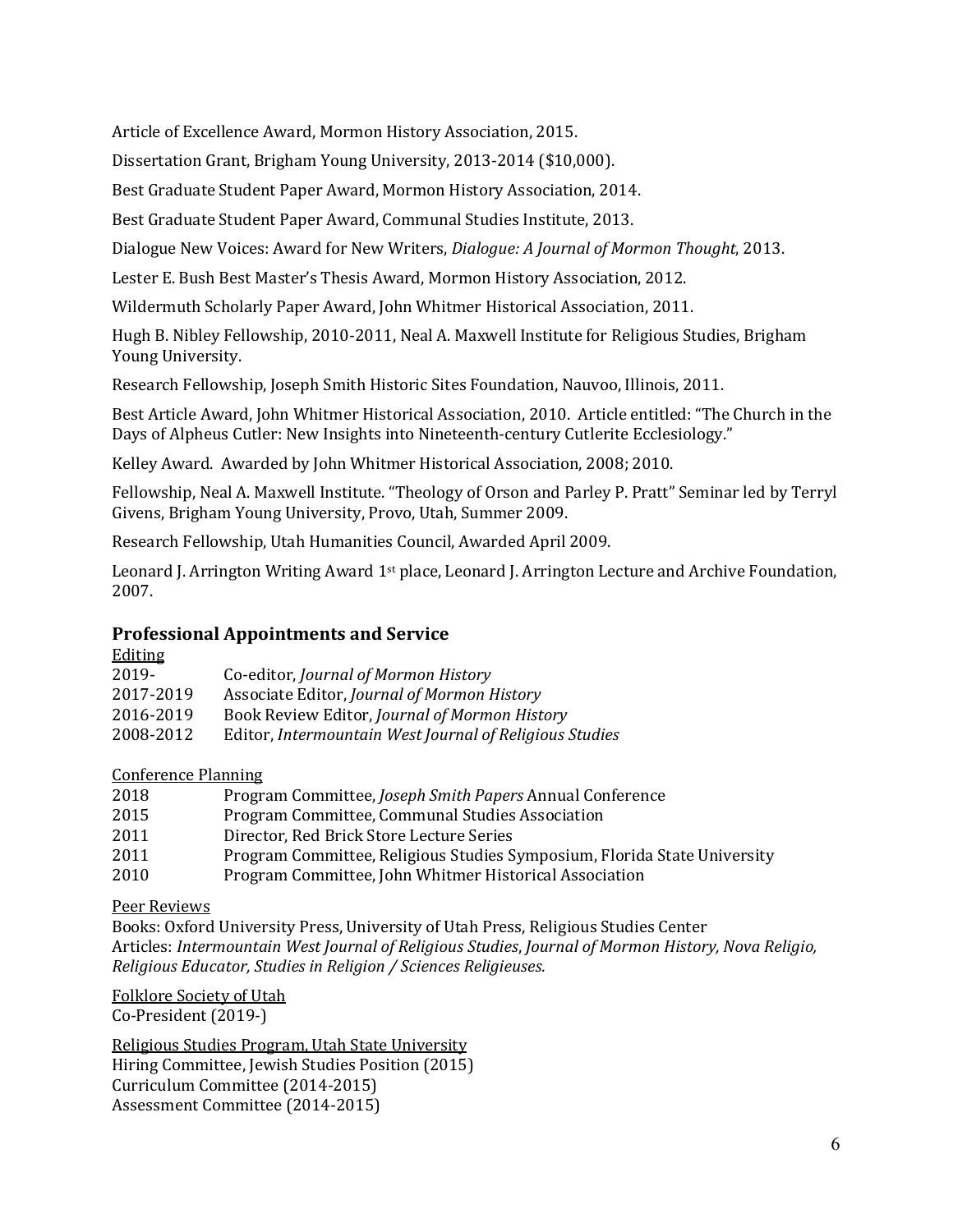**John Whitmer Historical Association** Awards Committee Member (2014-2015) Board of Directors (2011-2014) Awards Committee Chair (2013-2014) Membership Committee Chair (2012-2013) Member of the Nominating Committee (2011)

Religious Studies Club at Utah State University Graduate Student Advisor - September 2009 - May 2010

### **Public Presentations (Selected)**

- "The Nephilim and the Folkloresque," Keynote Presentation at the Folklore Society of Utah, November 15, 2019.
- "Lerona Wilson and Latter-day Saint Science Fiction," Neal A. Maxwell Institute, Brownbag, October, 2019.
- "Book of Mormon Geography in the Decades after the Martyrdom," Religious Education Faculty Seminar, Brigham Young University, February 2019.

"Apocalypticism in Latter-day Saint Thought," Neal A. Maxwell Institute, Brownbag, September 2018.

- "Joseph Smith and the British Mission," Education Week, Brigham Young, August, 2018.
- "Religious Studies Methodology," Faculty Panel, Religious Studies Department, Utah State University, February, 2015.
- "The Bewitching of Elizabeth Knapp," Phi Alpha Theta Lecture, Utah State University, October 30, 2014.
- "Witchcraft in American History," Religion Club, Florida State University, November 13, 2012.
- Presentation on Supernatural Folklore in American History, Leon County High School, Honors Program, September, 2012. [3 Presentations]
- "Nineteenth-century Mormon Succession Crisis." Red Brick Store Lecture Series in Latter Day Saint History, Nauvoo, Illinois, July 25, 2011
- "Mormon Demonology: Demonic Encounters, Possessions, and Exorcisms," Religious Studies Club, Utah State University, October 14, 2009.

"Mormon Fundamentalism." Presentation for "Saturday at the Museum," Museum of Anthropology, Logan, Utah, May 9, 2009.

#### **Academic Conference Papers (Selected)**

- "Sidney Rigdon and the Book of Mormon," Book of Mormon Studies Association, Logan, Utah, October 2019.
- "The Development of Baptism in Nauvoo," Joseph Smith Papers Conference, Salt Lake City, Utah, October 2019.
- "Genealogical Visions and Familial Revelations," Mormon History Association, Salt Lake City, Utah, June 2019.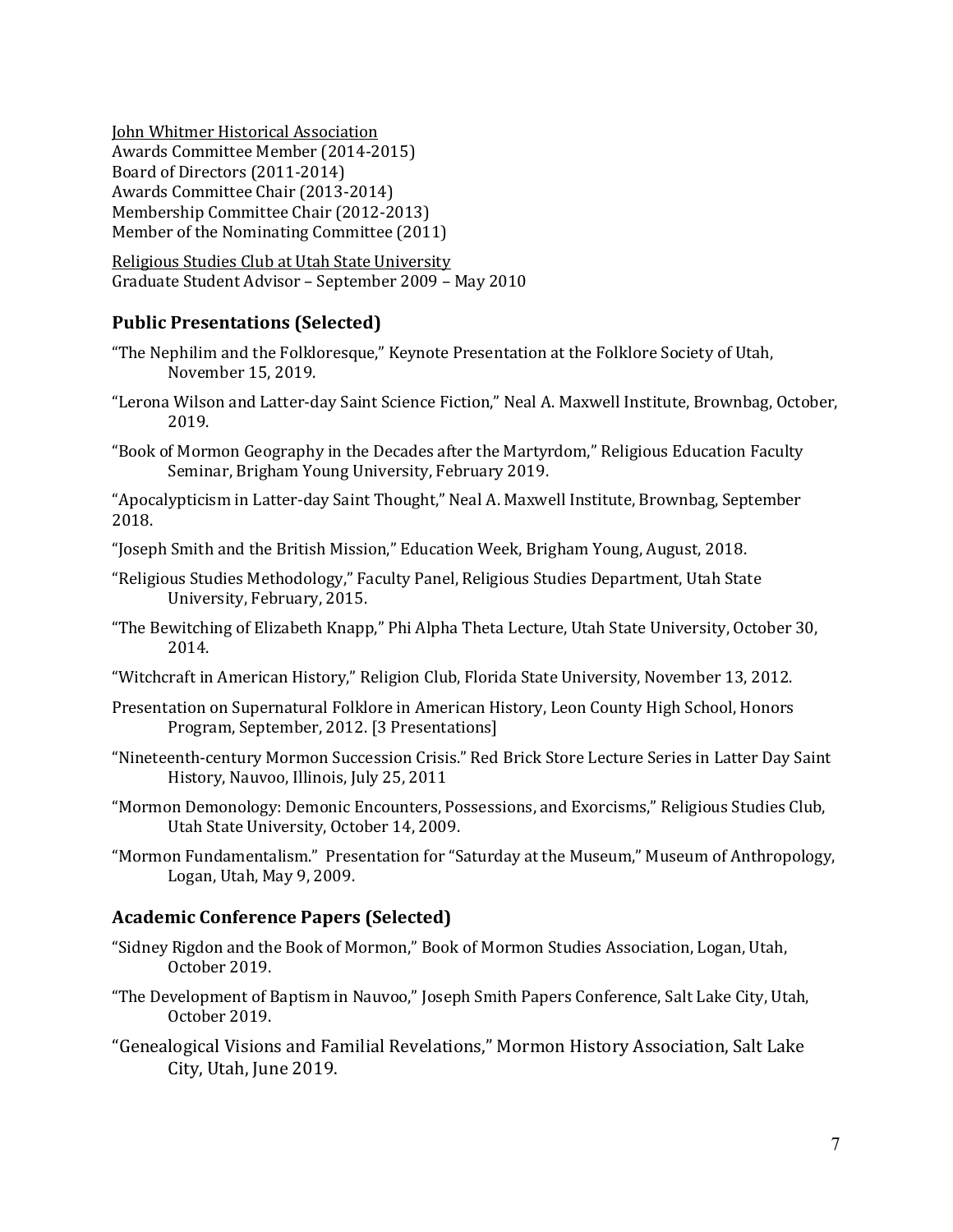- "Zelph of Zarahemla: Visual Culture and the Heartland Model," Book of Mormon Studies Conference, Logan, Utah, October 2018.
- "Moses Chase, Strangite Visionary, and the Civil War Prophecy," John Whitmer Historical Association, Independence, Missouri, September 2018.
- "Moroni-Lore and Mormon Nationalism," American Academy of Religion, (Rocky Mountain), Provo, Utah, March 2018.
- "The Book of Mormon and Constructing Place in the American West," Book of Mormon Studies Conference, Logan, Utah, October 14, 2017.
- "Cast Out of My Holy City": Defiled Sacred Space in Nauvoo, Illinois," Mormon History Association, St. Louis, Missouri, June 2, 2017.
- "The Apocalyptic World of Mormon Fundamentalism," Communal Studies Association, Salt Lake City, Utah, October 7, 2016.
- "The Prophetess and Seer of Endor: Nineteenth-century Mormon Interpretations of 1 Samuel 28," Mormon Scholars in the Humanities, Orem, Utah, April 9, 2016.
- "The Endurance of Charismata among Mormon Women in the Lion House," Church History Symposium, Provo, Utah, March 4, 2016.
- "Vernacular Mormonism," Folklore Society of Utah Conference, West Valley, Utah, November 14, 2015.
- "Martyrdom Canes and Vernacular Mormonism," Mormon History Association, Provo, Utah, June 6, 2015.
- "Facing East from Mormon Country: A Study of Nineteenth-century Folk Prophecy," Mormon History Association, Layton, Utah, June 8, 2013.
- "Emma's Willow: LDS Memory of the "Elect Lady" in 21<sup>st</sup> Century Nauvoo," John Whitmer Historical Association, Independence, Missouri, September 22, 2012.
- "Inspired Enoch: Scripture as Protest Literature in Post-martyrdom Mormonism," John Whitmer Historical Association, Independence, Missouri, September 21, 2012.
- "Imagining Utopia, Performing Politics: The Emergence of an Antebellum Mormon Civil Religion," Southeast Regional History Graduate Student Conference, Florida State University, March, 24, 2012.
- "Twelve have swallowed Thirty-Eight": Alternative Views of the Council of Fifty," John Whitmer Historical Association, Nauvoo, Illinois, September 23, 2011.
- "The Exorcism of Isaac Russell: A Study of Nineteenth-century Mormon Diabolism," Mormon History Association, St. George, Utah, May 29, 2011.
- "Joseph Being Dead Yet Speaketh": Legitimacy, Grief, and Apparitions of Deceased Prophetic Figures," Southeastern Conference of American Academy of Religion, Louisville, Kentucky, March 6, 2011.
- "Building an Organization: Mormon Fundamentalism and the Creation of New Sects." Graduate Student Symposium, Florida State University, Tallahassee, Florida, February, 2011.
- "Protecting Sect Boundaries: Ritual, Prophecy, and Charismata in the Church of Jesus Christ (Cutlerite)" Communal Studies Association Annual Meeting, October 1, 2010.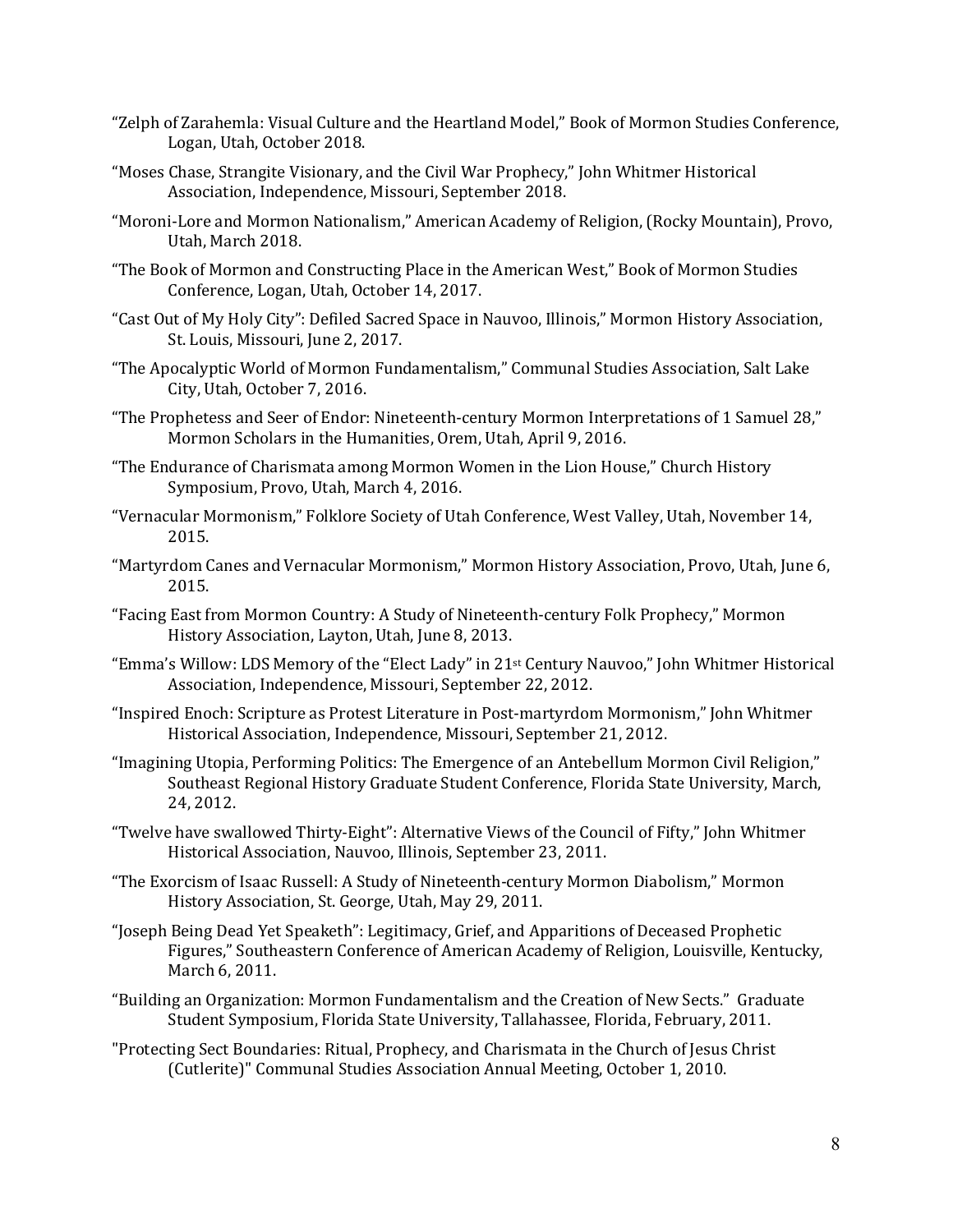- "Studying Apparitions of Joseph Smith," John Whitmer Historical Association, Amboy, Illinois, September 24, 2010.
- "The Twelve have swallowed the fifty": Minority Views of Joseph Smith's Nauvoo Theocracy." Mormon History Association, Independence, Missouri, May, 2010.
- "Ross Wesley LeBaron and the Mormon Fundamentalist Search for Authority," Restoration Studies Symposium, Independence, Missouri, April, 2010.
- "Joseph Being Dead Yet Speaketh": The Ascension of a Martyred Prophet in Nineteenth-Century Mormonism." American Society of Church History, San Diego, California, January 7, 2010.
- "The Shift from Tongues to Dreams: A Study of Charismatic Gifts in a Nineteenth-Century Mormon Sect." Society for the Scientific Study of Religion, Denver, Colorado, October 25, 2009.
- "The Upper Room Work": Joseph Smith's Endowment Theology in the Church of Jesus Christ (Cutlerite). John Whitmer Historical Association, Independence, Missouri, September 22, 2009.
- "Spiritual Gifts and Mormon Identity in the Nineteenth Century." Parley and Orson Pratt and Nineteenth-century Mormon Theology Conference, Provo, Utah, July 2, 2009.
- "Building an Organization: Mormon Fundamentalism and the Creation of New Mormon Sects." Center for the Study on New Religions [CESNUR] International Conference, Salt Lake City, Utah, June 13, 2009.
- "Forging a Royal Government: Mormon Attempts at Government and the Coronation of Prophetic Figures." Intermountain Graduate Research Symposium, Utah State University, April 1, 2009.
- "Joseph Being Dead, Yet Speaketh": The Ascension of a Martyred Prophet in Nineteenth-Century Mormonism." Phi Alpha Theta, Brigham Young University, March 21, 2009.
- "Satan's Stronghold in Preston, England: An Analysis of Nineteenth-Century Latter-day Saint Demonology." Intermountain Regional Conference of the American Academy of Religion, Regis University, Denver, Colorado, March 5, 2009.
- "An Actual Being from the Unseen World: Case Studies in Latter-day Saint Demonology." Folklore Society of Utah, Logan, Utah, November 3, 2008.
- "The Church in the Days of Alpheus Cutler: New Light on Cutlerite Ecclesiology" John Whitmer Historical Association, Burlington, Wisconsin, September 26, 2008.

### **TEACHING**

- **Brigham Young University-Provo (2019)** Religion 225: Foundations of the Restoration
- Brigham Young University-Salt Lake (2017-2018) History 201: World Civilizations [Ancient] (2 Sections)

#### **Salt Lake Community College (2015-2017)**

Humanities 110: Introduction to the Humanities (5 Sections)

### Utah State University (2014-2015)

Religious Studies/History 3050: Introduction to Christianity Religious Studies 4910: Mormon Scripture: Text and Reception Religious Studies/History 4910: Religion and Witchcraft in Colonial America